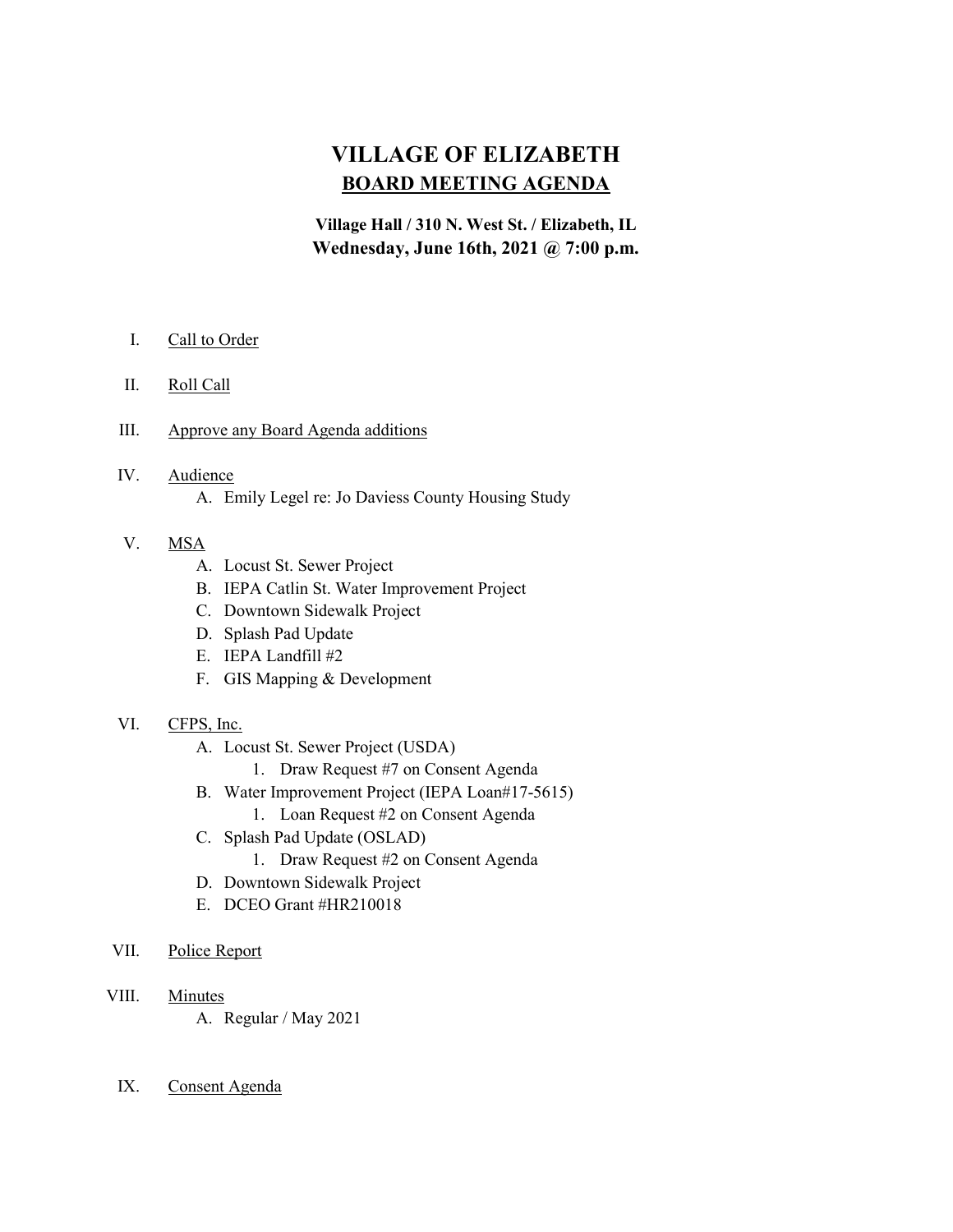- A. Approve Locust St. Draw Request #7 for \$64,523.81 (MSA \$1,928; Fischer Excavating \$62,595.81)
- B. Approve IEPA Catlin St. Loan Request #3 in the amount of \$168,755.03 (includes MSA inv #6 \$14,484, N-Trak pay app #2 \$154,271.03)
- C. Approve Splash Pad Draw Request #2 in the amount of \$30,416.93 (includes MSA \$4,143, Fischer \$26,273.93)
- D. Approve the mural on back side of 136 N. Main St. (Common Cents Resale)
- E. Approve the purchase of Village Park play equipment for \$14,048 (10,000 of this will be paid by grant)
- F. Approve 25% TIF Reimbursement for Common Cents Resales (\$2,127.25 one time payout)
- G. Approve O'Connor & Brooks Engagement Letter and Fees (Audit \$9,845; TIF report \$1,975; File w/Comptroller's Office \$495)
- H. Approve the Electronic Sign Variance to the CTE Academy
- I. Approve the Inducement Agreement with Mike Maynard (Elizabeth's Grand Antique Company) for parking lot reconstruction
- J. Approve the Jo Daviess County GIS resolution for mapping cost of \$98.10
- K. Approve the RRSM Girls Regional Softball AD (\$72)
- L. Approve the purchase (using trade in) of new John Deere lawn tractor (\$13,700)
- M. Approve wage increases to take effect  $7/1/21$  (PW  $4\%$  + \$1/hr additional as of  $12/1 + 1\%$ increase to employer retirement contribution; Admin 6%)

#### X. Finances

- A. Treasurer's Report
- B. Payment of Bills
- C. Budget
	- 1. Discussion and possible action on the FY22 Appropriation Ordinance

## XI. Committee Reports

- A. Public Works
- B. Administrative
	- 1. Approve BDD Loan for \$25,000 for Deli (new business at 100 N. Main)
- C. Economic Development

#### XII. Attorney Comments

- A. Approve Quit Claim Deed to convey property swap between the Village and Bruce Streicher at 420 E. Sycamore St.
- B. Update on IDOT Hwy 20 Maintenance agreement
- XIII. Old Business (Other than Committee Mtg Minutes/Consent Agenda)
	- A. New Village Hall bids
	- B. Apple River Fort annexation update
	- C. Anonymous Grant (\$50,000) update
	- D. COVID Heroes